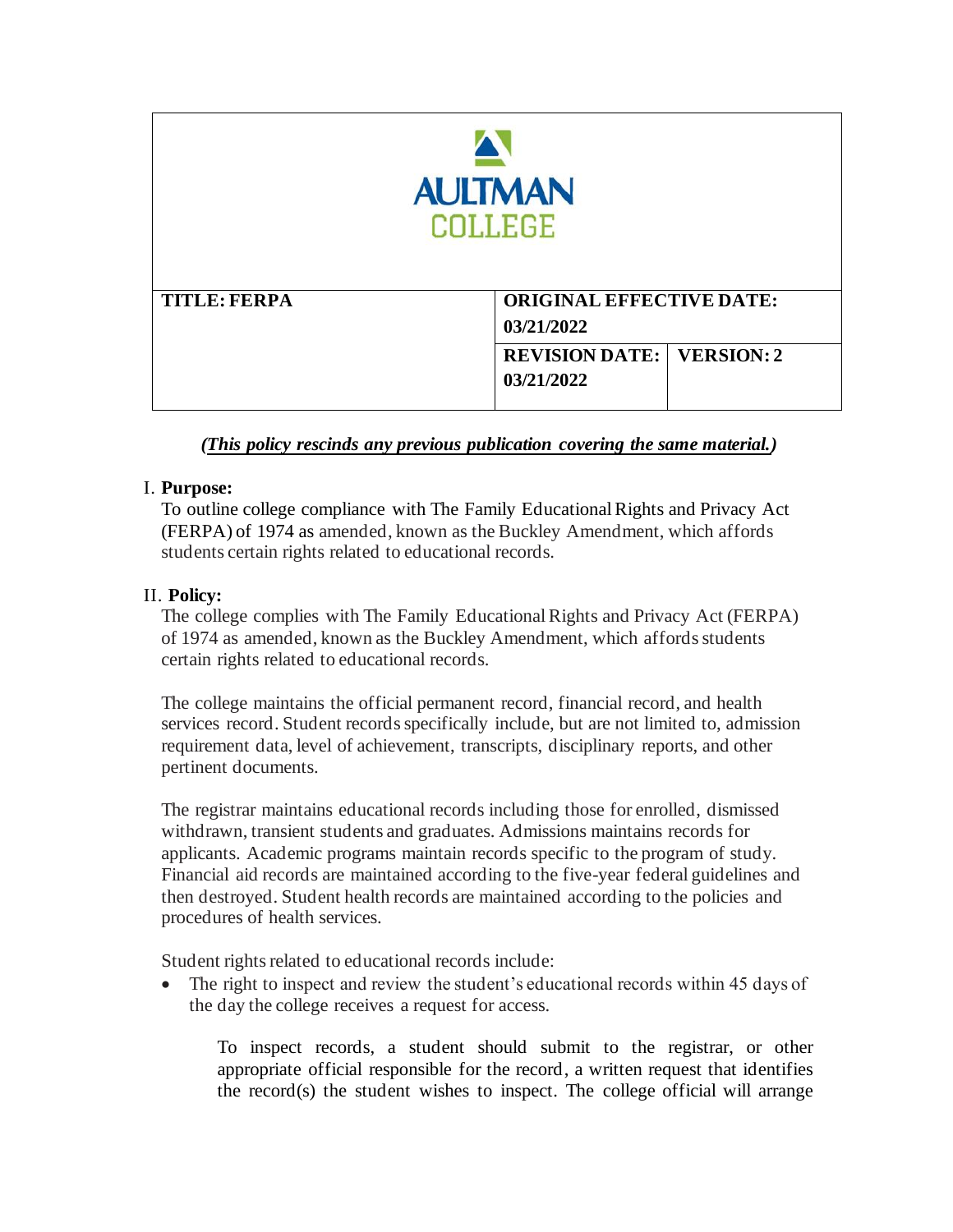access and notify the student of the time and place where the records may be inspected. If the records are not maintained by the college official to whom the request was submitted, that official shall advise the student of the correct official to whom the request should be addressed.

- a. The college reserves the right to have a school official present during a student's review of his or her education records.
- b. The right of inspection and review includes the right to access and an explanation of the record. It does not include the right to a copy of the education record except in limited circumstances when failure to provide a copy would effectively prevent the student from inspecting and reviewing the record.
- financial status with the college. However, the college is not required to release an official transcript if the student has a past due account. c. Students have the right to inspect their education records regardless of their
- d. At the postsecondary level, parents have no inherent rights to inspect or review their majority-age son or daughter's education records. This right is limited solely to the student. A student's education records may be released to parents only if they have been given a written release by the student (see Section V) or if an exception to FERPA's general rule against nonconsensual disclosure applies (such as in the case of a health and safety emergency or to comply with a lawfully issued subpoena).
- e. This right of inspection and access does not extend to the financial records of a student's parents. Also, certain restrictions apply to a student's access to confidential letters and confidential statements of recommendation placed in a student's education records.
- • The right to request the amendment of the student's educational records the student believes to be inaccurate, containing misleading information, or are in violation of the student's privacy rights.

 A student who wishes to ask the college to amend a record should write the college official responsible for the record, clearly identify the part of the record the student wants changed, and specify why it should be changed. If the college decides not to amend the record as requested, it will notify the student in writing of the decision and the student's right to a hearing regarding the request for amendment.

- a. Additional information regarding the hearing procedures will be provided to the student when notified of the right to a hearing, but the following general procedures will be followed:
	- i. A hearing officer or board will be appointed by the appropriate college official.
	- ii. A hearing will be held within a reasonable amount of time after the request for the hearing has been received.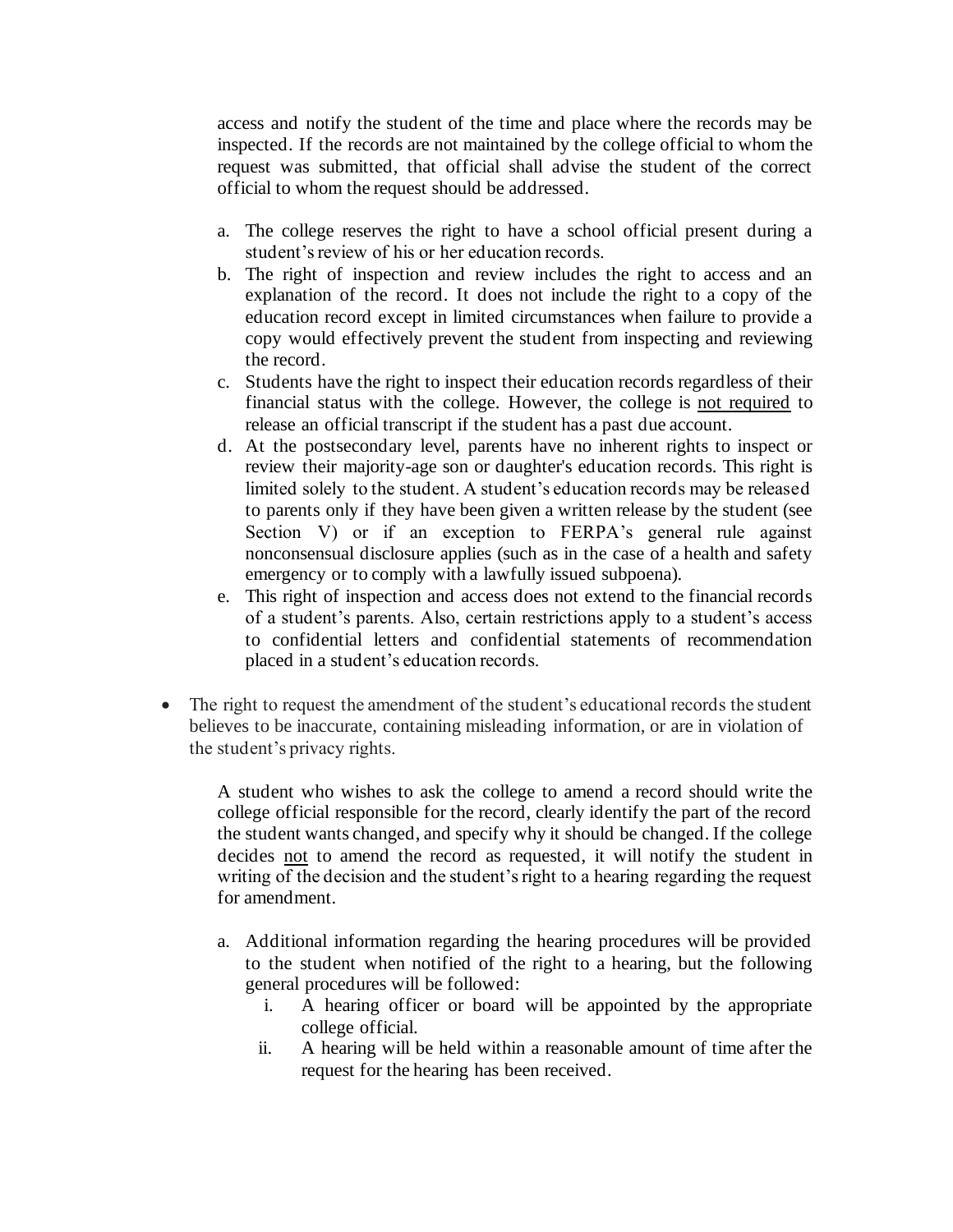- iii. The hearing officer/board will notify the student, reasonably in advance, of the date, place, and time of the hearing.
- iv. If the hearing officer/board supports the complaint, the education record will be amended accordingly, and the student will be so informed.
- v. If the hearing officer/board decides not to amend the education record, the student has the right to place in the education record a statement commenting on the challenged information and/or stating the reasons for disagreement with the decision. This statement will be maintained as part of the education record as long as the contested portion of the record is maintained.
- b. Requesting an amendment to an education record is not the proper avenue for challenging course grades. A student may challenge a final course grade by using the Academic Appeals Policy.
- • The right to consent to disclosures of personally identifiable information contained in the student's education records, except to the extent that FERPA authorizes disclosure without consent. (See below section: Authorizing the Release of Education Records).
- The right to file a complaint with the U.S. Department of Education concerning alleged failures by the college to comply with the requirements of FERPA. The name and address of the office that administers FERPA is:

Family Policy Compliance Office U.S. Department of Education 400 Maryland Avenue, SW; Washington, DC 20202-4605 <www.ed.gov/policy/gen/guid/fpco/ferpa/index.html>

# **Release of Student Directory Information**

 would generally not be considered harmful or an invasion of privacy if disclosed. The Directory information is information contained in a student's education record that college designates the following items as directory information:

- a student's full name,
- participation in officially recognized activities,
- address,
- telephone number,
- college email address,
- major field of study,
- dates of attendance,
- degrees, honors, and/or awards received,
- grade level,
- photograph.

 Directory information regarding the student will be provided to the public upon request unless a student files a request with the registrar asking to be excluded from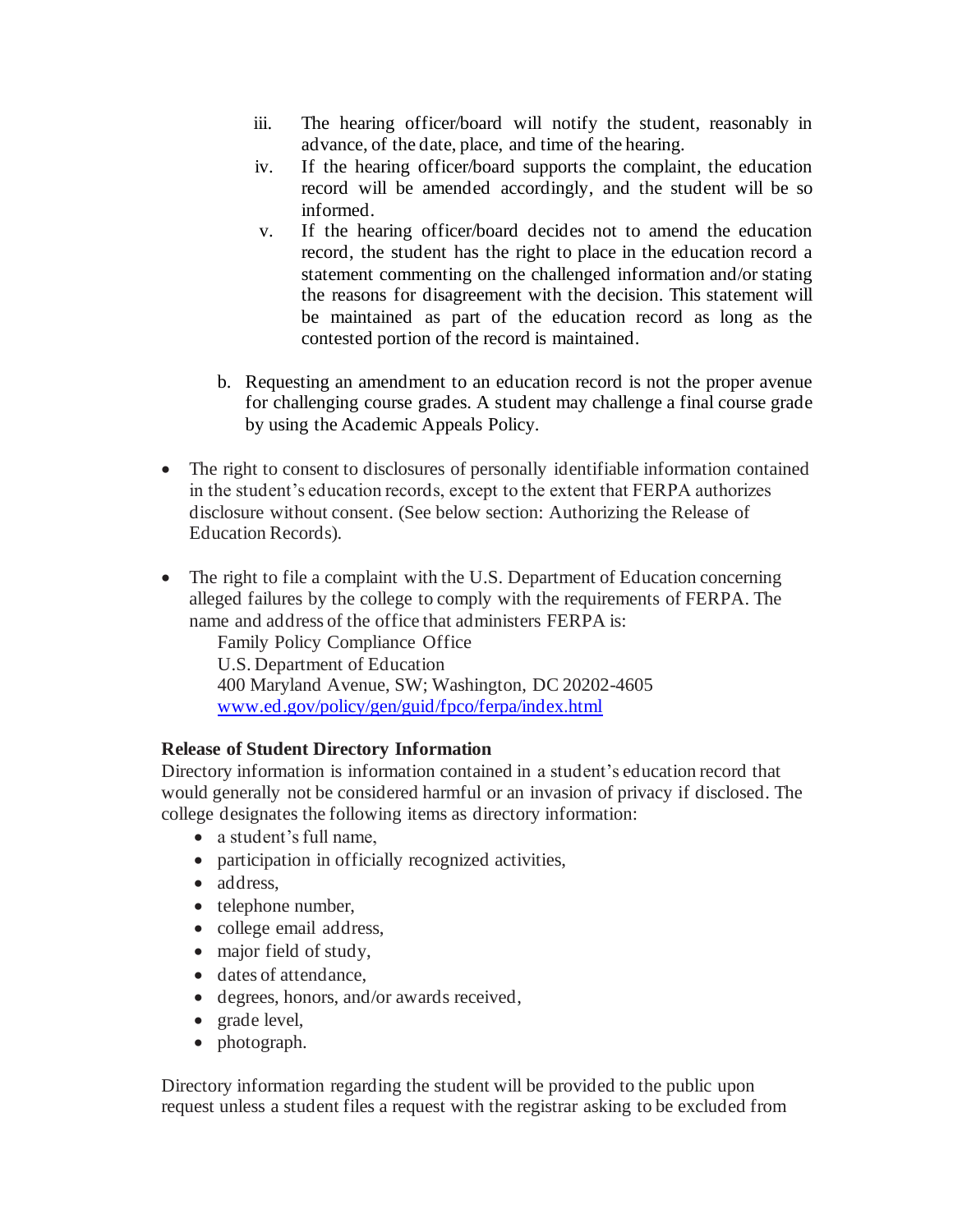The request should be submitted prior to the semester Add/Drop deadline. A request to withhold information may be submitted after the stated deadline for a semester and will be honored by the college, but information may be released between the deadline and receipt of the request. The file of the student who has asked to be excluded will be flagged until the student requests the flag be removed. the directory or from any other requests for open information from outside entities.

#### **Release of Non-Directory Information**

 FERPA prevents access to and release of nonpublic (non-directory) information such as educational records (or any personal identifiable information they contain) without prior consent. However, federal law permits access to such information without prior consent under certain circumstances or to certain individuals. These include the following:

- 1. School officials, including faculty, who have a legitimate educational interest in the records. A school official is defined as a person employed by the college position (including law enforcement unit personnel and health staff); a person or company with whom the college has contracted as its agent to provide a service instead of using college employees or officials (such as an attorney, auditor, or collection agent); a person serving on the Board; or a student serving on an official committee, such as a disciplinary or grievance committee, or assisting another school official in performing his or her tasks. A needs to review an education record to fulfill his or her professional responsibilities for the college. In an intimate campus community such as Aultman College, absent a legitimate educational interest, faculty and staff in an administrative, supervisory, academic or research, or support staff school official typically has a legitimate educational interest if the official should refrain from discussing students with parents and family members who may work, volunteer, or are otherwise associated with the college or Aultman Hospital, to ensure continued compliance with student privacy expectations and FERPA.
- 2. Contracted locations that provide educational learning experiences (i.e. clinical, practicum, internship sites)
- 3. Officials of another school, upon request, in which a student seeks or intends to enroll.
- 4. Certain officials of the U.S. Department of Education, the U.S. Department of Defense (under Soloman Amendment), the U.S. Comptroller General, and state and local educational authorities, in connection with an audit, or certain state or federally supported education programs.
- the financial aid, or to enforce the terms and conditions of the aid. 5. Financial aid, as necessary to determine the eligibility, amount or conditions of
- 6. Accrediting organizations to carry out their accrediting functions.
- 7. Organizations conducting studies for or on behalf of the college.
- 8. A student's parents, if the student is a dependent as defined in Section 152 of the Internal Revenue Code.
- 9. Appropriate parties in a health or safety emergency. Factors to be considered in deciding to release such information in these situations are: (1) the severity of